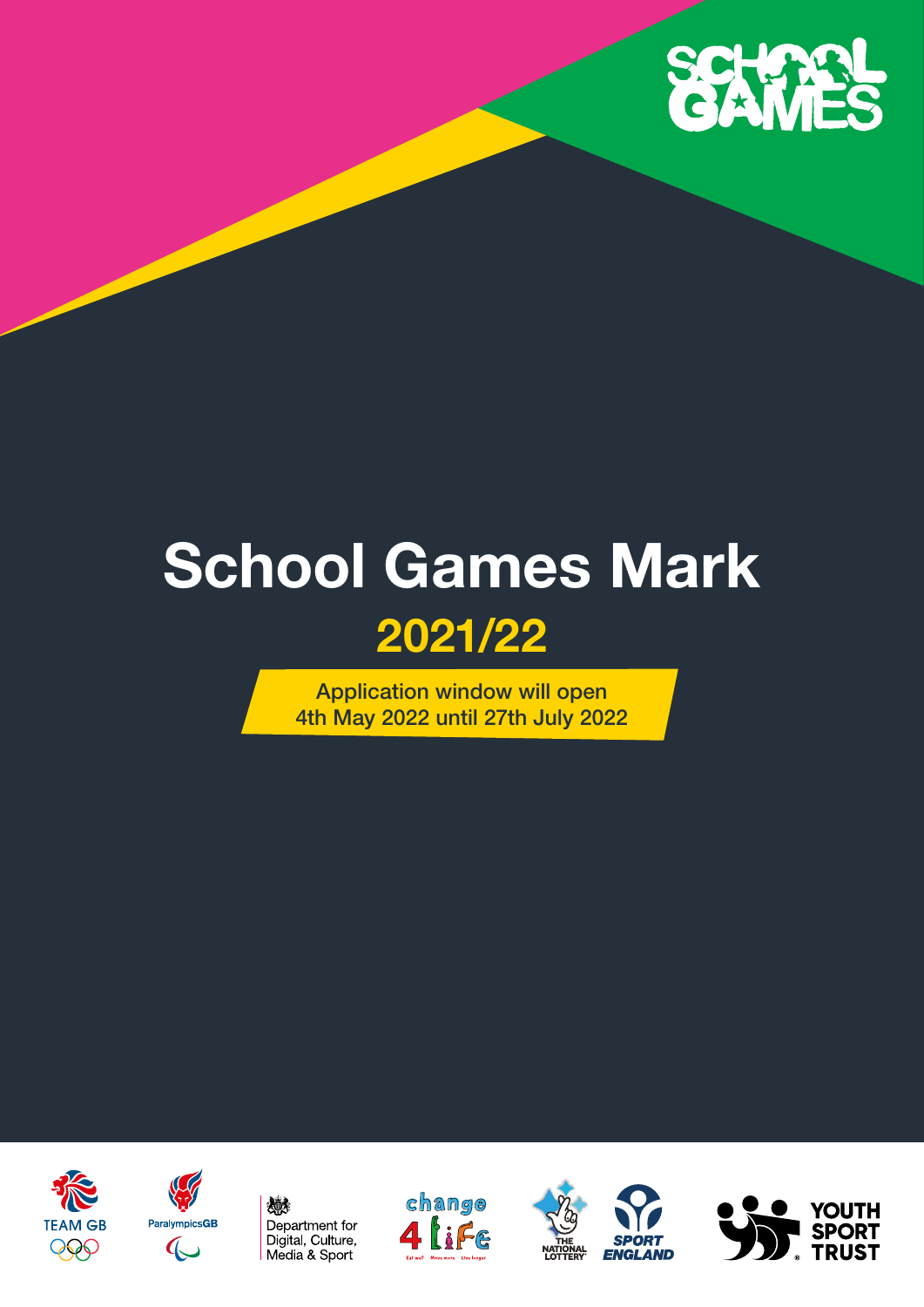### **School Games Mark 2021/22**

**With the evolution of the School Games gathering at a pace, we have taken the opportunity to review School Games Mark to ensure it still fit for purpose. It remains central that School Games Mark is a development tool that needs to help schools to effectively reflect on their engagement in the School Games and to also reflect on the difference that they are making for those young people that need to be physically active the most. We want this to be a clear and simple review tool that aids schools to make some informed decisions and allow School Games Organisers (SGOs) to get a better understanding of the schools that they work with needs. Based on feedback from the network of schools and SGOs we have looked to reinstate and refresh the levels of Bronze, Silver, Gold and Platinum for 2021/22 enabling those schools that want the stretch to do so whilst supporting all schools to benchmark their provision against a nationally recognised set of criteria.**

### The purpose of School Games Mark remains constant;

To reward and recognise school's engagement (provision and uptake) in the School Games against a national benchmark and to celebrate keeping Young People active.

The outcomes of School Games Mark and the School Games are entwined. Schools will need to demonstrate how they are/have;

**1 Maintaining and growing their school's engagement in the School Games and their delivery of 60 active minutes for every child** 

Supporting schools to prioritise the delivery of 60 active minutes as an entitlement for every child to support improvements in their physical literacy, social, emotional and physical wellbeing.

### **2 is designed to reflect the motivation, competence and confidence of their young Creating positive experiences to ensure physical activity and competition provision people and has a clear intent**

Schools will need to demonstrate how they are targeting young people who need the intervention most (particularly but not exclusively those form low socio economic backgrounds, minority ethnic groups and SEND) to improve their physical literacy, social, emotional and physical wellbeing.

**3 A clear focus on particular transition points (Yr.3 and Yr.7/8 as well as those in 3 tier systems) and how secondary schools are engaging in the School Games** 

We want to continue to prioritise the engagement and delivery in secondary schools in the Schools Game's but we also want to recognise the impact in early KS2 and other transition points.

#### **4 Create positive experiences that support the character development of their young people**

This includes opportunities across the full breadth of the School Games which incorporates the delivery of high quality, inclusive leadership and volunteering.

### **5 difference to the lives of children and young people, including engaging and Advocated to key stakeholders how the School Games makes a meaningful educating their parents**

Participation in physical activity and competition will impact on young people's physical, emotional, and social wellbeing and influence the likelihood of continued engagement both at school and in the community, creating habits for life.

Please consider how you will engage with your School Games Organiser to achieve the above outcomes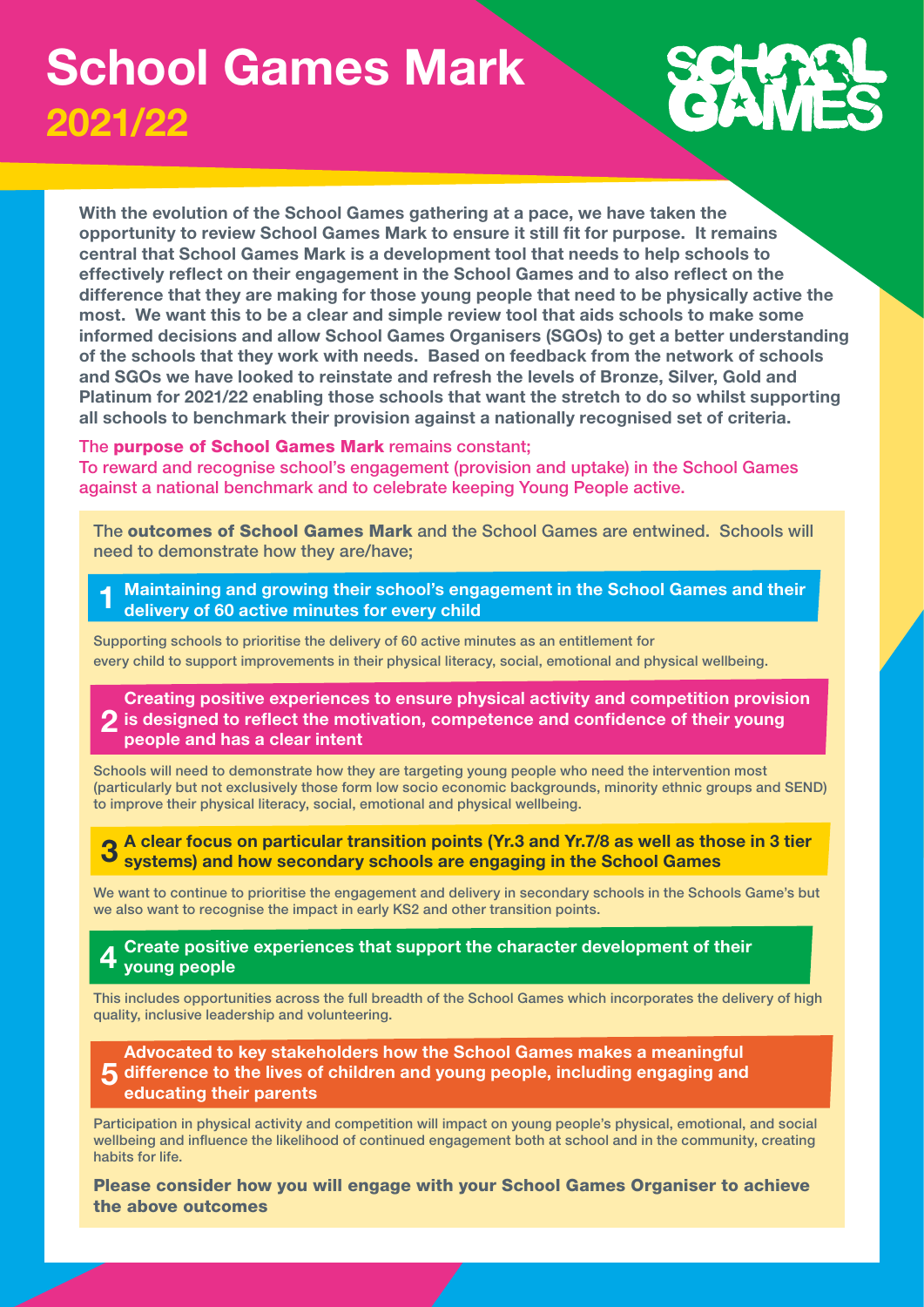### **Birmingham 2022 Commonwealth Games Legacy**

For the academic year 2021/22 the School Games will be positioned to support the Birmingham 2022 Commonwealth Games Legacy (B2022 CWGs), this is something that your SGO will be driving but we are asking schools to consider this too. You will see questions relating to how you are positioning the B2022 CWGs as a tool to inspire and engage your young people and community in the School Games throughout the application.

### **Award Levels**

Following consultation with the network we are clear that not every school has the desire or time to undertake an extensive application nor are all schools keen to progress through the awards year on year – although we would strongly advocate this. For those schools that might have limited capacity the bronze award will be considered the entry level and demonstrate that they are providing and engaging their young people in high quality School Games opportunities, this will aid evidencing that they are an 'actively engaged school'.

School Games Mark Silver and Gold are applicable to those schools that want to challenge themselves and demonstrate their progress over time against a national benchmark. For those schools that have been engaged over a number of years and or have previously attained School Games Mark Platinum they will be asked to demonstrate in more detail the impact and difference that they are making. Platinum is applicable to those schools that have attained that level of award before or have achieved School Games mark Gold for 4 consecutive years prior to academic year, so years 15/16, 16/17, 17/18, 18/19. If they attain the new gold standard this year then these schools will be eligible to access platinum in this round. The 'application' for Platinum schools will 'open' once a school has satisfied all the criterion for School Games Mark gold.

### **The Process**

Criteria will be published in the Autumn Term 2 to allow schools to work towards their desired criteria. To ensure that we are not adding to the bureaucracy of school, teacher workloads we will adhere to some of the lessons learned from last academic years approach and keep questions streamlined and maximise the use of drop-down boxes and limiting open ended responses.

After completing an application schools will be able to download their responses and they will be signposted to some top tips and other resources to help them on their development journey, this is akin to what the system has done in the past academic year and gives a SGO a further engagement point to discuss their development plan.

SGOs will need to verify their school's applications for all levels of the award, a window will be set for this to happen which will be approx. two weeks after a school has submitted. SGOs will be required to leave some developmental comments to aid their school's future progress.

Validation will take place at the end of the academic year with some leeway into September 2021 for those SGOs who don't work over the summer. SGOs will retain the ability to downgrade and upgrade schools based on their ongoing conversations with their schools and their knowledge and evidence that they have seen previously.

**It remains that School Games Mark applications should not include any KS1 provision.**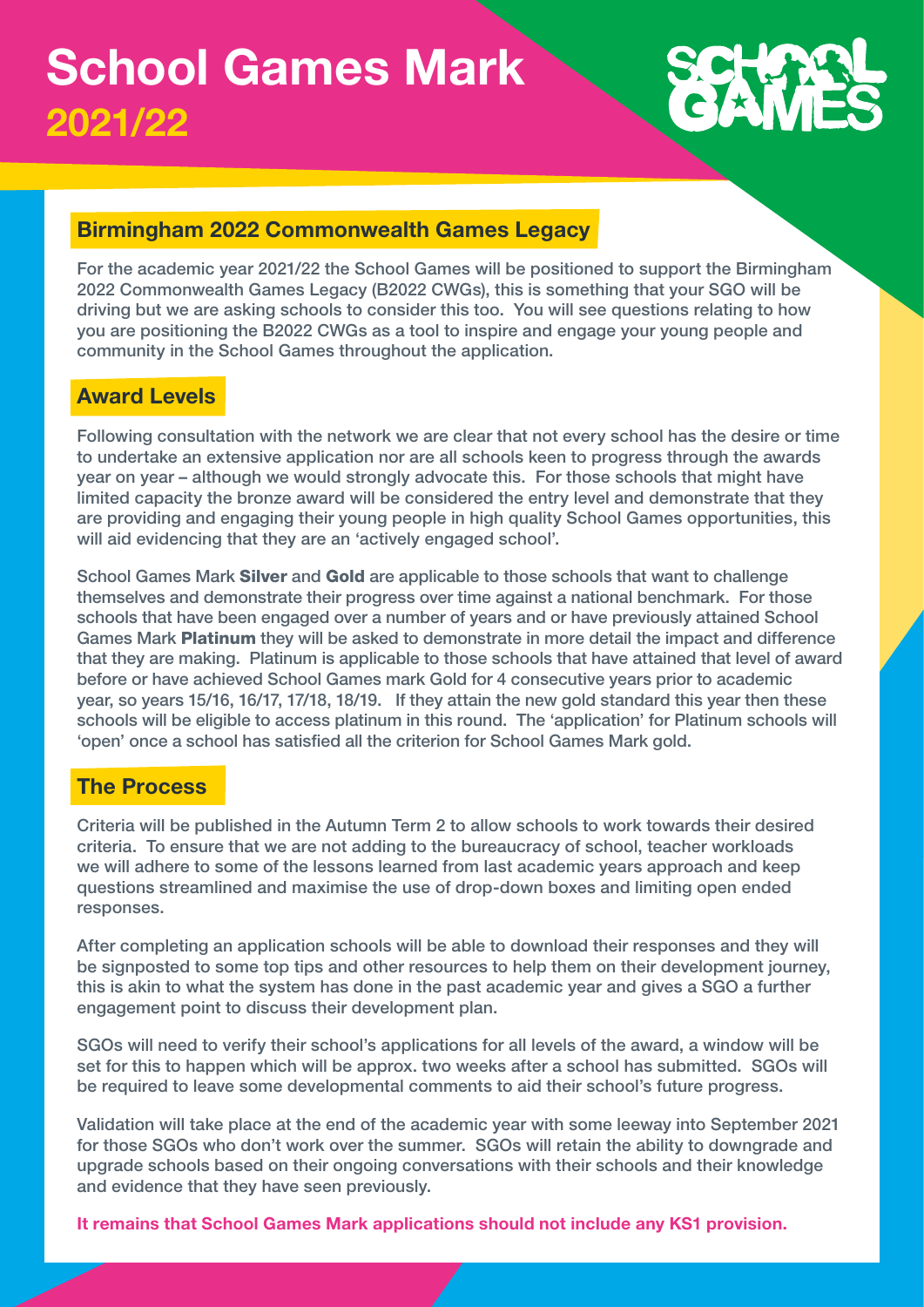# **School Games Mark Bronze Criteria**

**All schools are required to add in the name and role of the person completing the form – all other information about the school will be pre-populated for schools to amend as needed.**

**We have worked with our SGO on at least 1 of the School Games outcomes (as listed above) this academic year.**

*This will be a y/n dropdown box. Your SGO will verify this so be clear in your mind when and how you have worked with them.*

**We deliver one or more targeted opportunities for those young people who need it most through the School Games either through intra or inter competition/events.**

*Examples include but aren't restricted to; those young people who have suffered as a result of COVID either emotionally, socially, physically, those young people who do not participate in any after school opportunities, pupil premium, SEND etc.*

*This will be a y/n dropdown box. Your SGO will verify this and may ask to see evidence such as registers and or attendance at events.*

**We believe in the vision and mission of the School Games and are committed to physical activity and delivering positive experiences;**

*This is about how the School Games can make a difference to those young people that are the least active and or addresses inequalities that some you people face through putting PE, School Sport, physical activity and play at the heart of school life. We want every young person to have a positive experience so that they want to do more. This for some young people will mean that we measure success in different ways so that its not always about being the tallest, fastest or strongest and that we prepare them effectively for competitions/events so that they can achieve their personal best.*

*This will be a y/n dropdown box. Your SGO will verify this and may ask to see evidence information that you share with parents for example.*

#### **We have accessed our dashboard on www.yourschoolgames.org**

*This will be a y/n dropdown box. Your SGO will be able to see how active you have been on your dashboard. Via your dashboard there are opportunities for you to access resources, reflection tools, upload information, blog etc.*

### **We have used the power and inspiration of B2022 Commonwealth Games to engage our young people.**

*This will be a y/n dropdown box. There will be further dropdown boxes for you to evidence how you have achieved this – your responses will not affect your score.*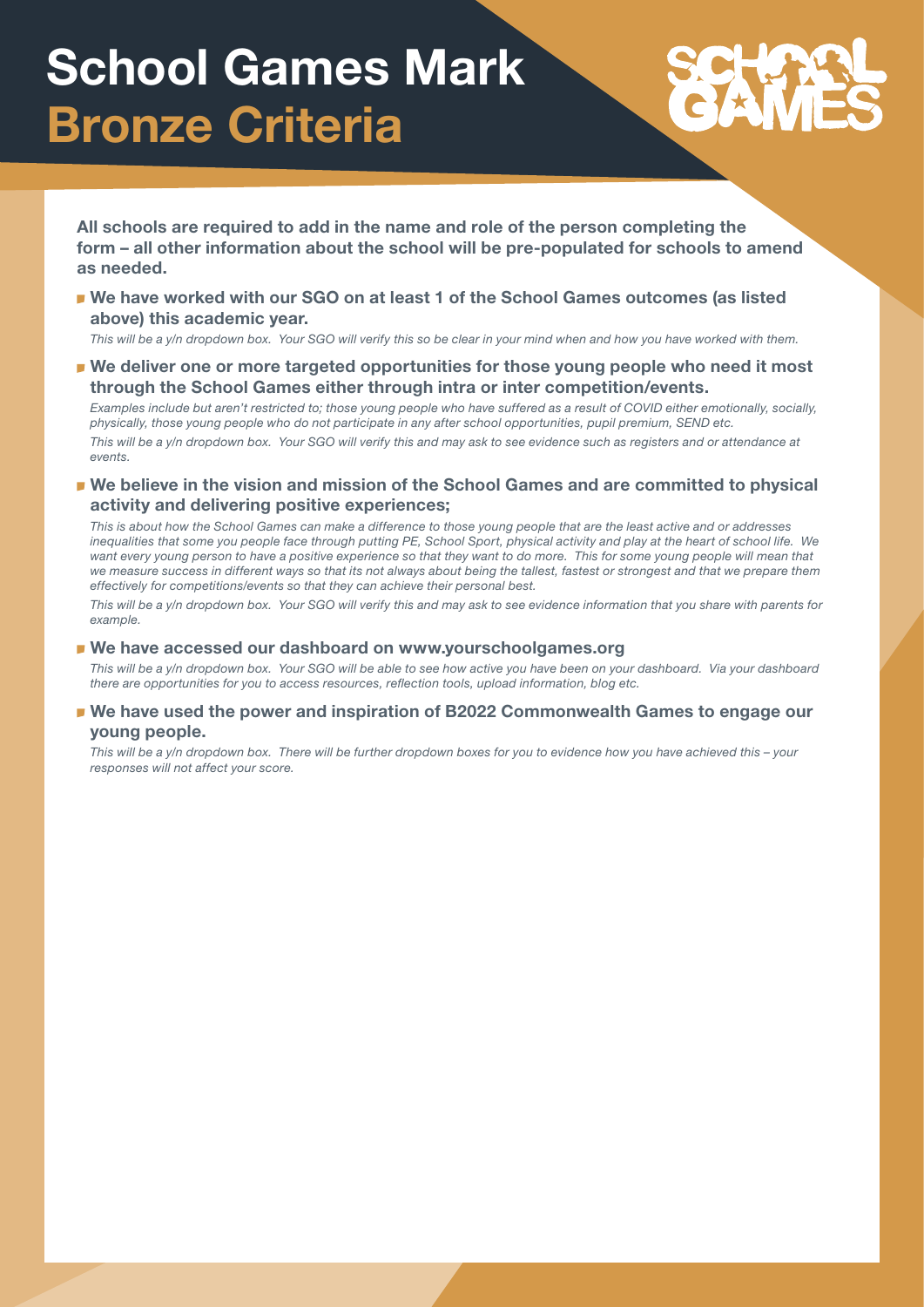# **School Games Mark Silver Criteria**

**1 Maintaining and growing your school's engagement in the School Games and your delivery of 60 active minutes for every child** 

### **Your school has a clearly planned approach to 60 active minutes and in particular the 30 minutes that schools are driving within your own timetables.**

*This will be a y/n dropdown box. Your SGO will verify this and so you should be able to evidence how your school is adhering to the Chief Medical Officers recommendations. Tools such as the Active Schools Planner or other such tools would be good evidence as well as timetable overviews etc. This is about your provision over and above your timetabled Physical Education time this is about how you are encouraging your young people to be physically active across the school day and beyond. You will be asked via selecting some drop down boxes about some examples of what you are currently delivering – your responses will not affect your score.*

**2 Creating positive experiences to ensure physical activity and competition provision is designed to reflect the motivation, competence and confidence of your young people and has a clear intent** 

### **75% of your of your** intra **competition offer has clearly defined intent.**

*This will be a y/n dropdown box. Your SGO will verify this and so you should be able to evidence your timetable of intra competitions/ events over the year and what the difference is that you are trying to make to the young people through these. You will be asked via selecting some drop down boxes about some examples of intent examples that you are currently delivering – your responses will not affect your score. We also would like to know what sports/activities you are using to engage your young people, this will be a table where you will tick the relevant options for intra.*

### **We have formalised ways of getting feedback from our young people after their inter competition/events experiences to support that we are on board with promoting positive experiences of competition/events.**

This will be a y/n dropdown box. Your SGO will verify this and so you should be able to evidence your understanding of positive *experiences and how you have put this into practice to ensure that young people aren't just being exposed to competitions/events coldly but that they are adequately prepared and know what to expect so that they can be their best. We also would like to know what sports/ activities you are using to engage your young people, this will be a table where you will tick the relevant options for inter.*

**3 A clear focus on particular transition points (Yr.3 and Yr.7/8 as well as those in 3 tier systems) and how secondary schools are engaging in the School Games** 

### **We understand which young people would benefit from some School Games interventions to aid their transition and have liaised with our SGO about these young people and potential opportunities.**

This will be a y/n dropdown box. Your SGO will verify this and so you should be able to evidence which groups of young people would *benefit most. You will be asked via selecting some drop down boxes about some examples of cohorts of young people that you are currently targeting and the types of interventions that you would like to see or are already engaged in – your responses will not affect your score and are optional.*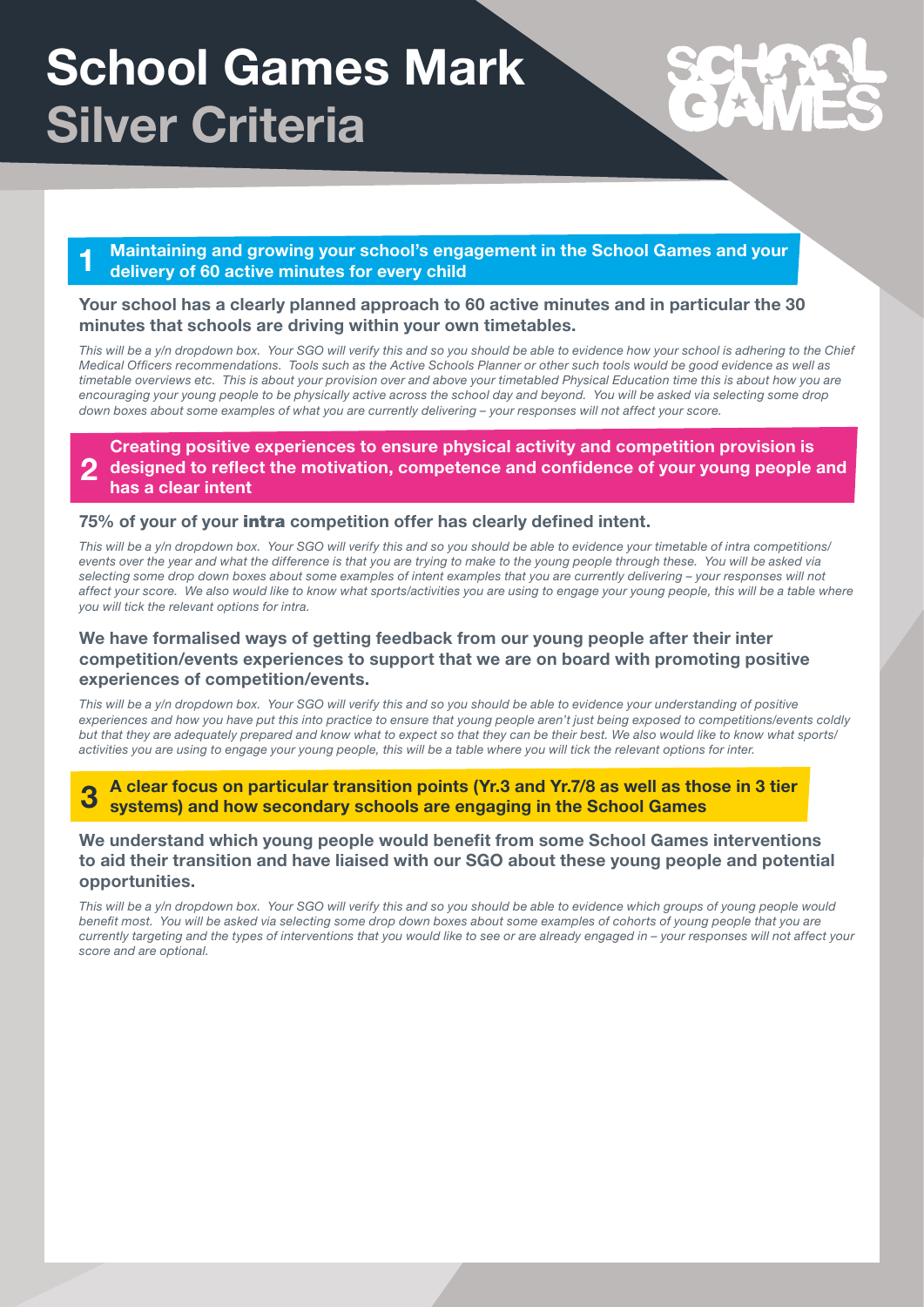# **School Games Mark Silver Criteria**

#### **4 Create positive experiences that support the character development of young people**

### **We have a clear process to engage and glean our young people's views on our school sport and physical activity offer.**

*This will be a y/n dropdown box. Your SGO will verify this and so you should be able to share your approach with them. You will be asked via selecting some drop down boxes about some examples of how you achieve this – your responses will not affect your score and are optional.*

**5 Advocated to key stakeholders how the School Games makes a meaningful difference to the lives of children and young people, including engaging and educating their parents** 

#### **We communicate our School Games competition logistics to our parents.**

*This will be a y/n dropdown box. Your SGO will verify this and so you should be able to share your approach with them and evidence this. You will be asked via selecting some drop down boxes about some examples of how you achieve this – your responses will not affect your score and are optional.*

### **B2022 CWGs Legacy**

**We have used the power and inspiration of B2022 CWGs to engage our young people and we have seen an uptake in participation, especially from those facing the greatest inequalities as a result.**

*This will be a y/n dropdown box. There will be further dropdown boxes for you to evidence how you have achieved this as well as the opportunity for you to indicate if you would like to be a part of the more formal Legacy investment evaluation as led by Sport England.*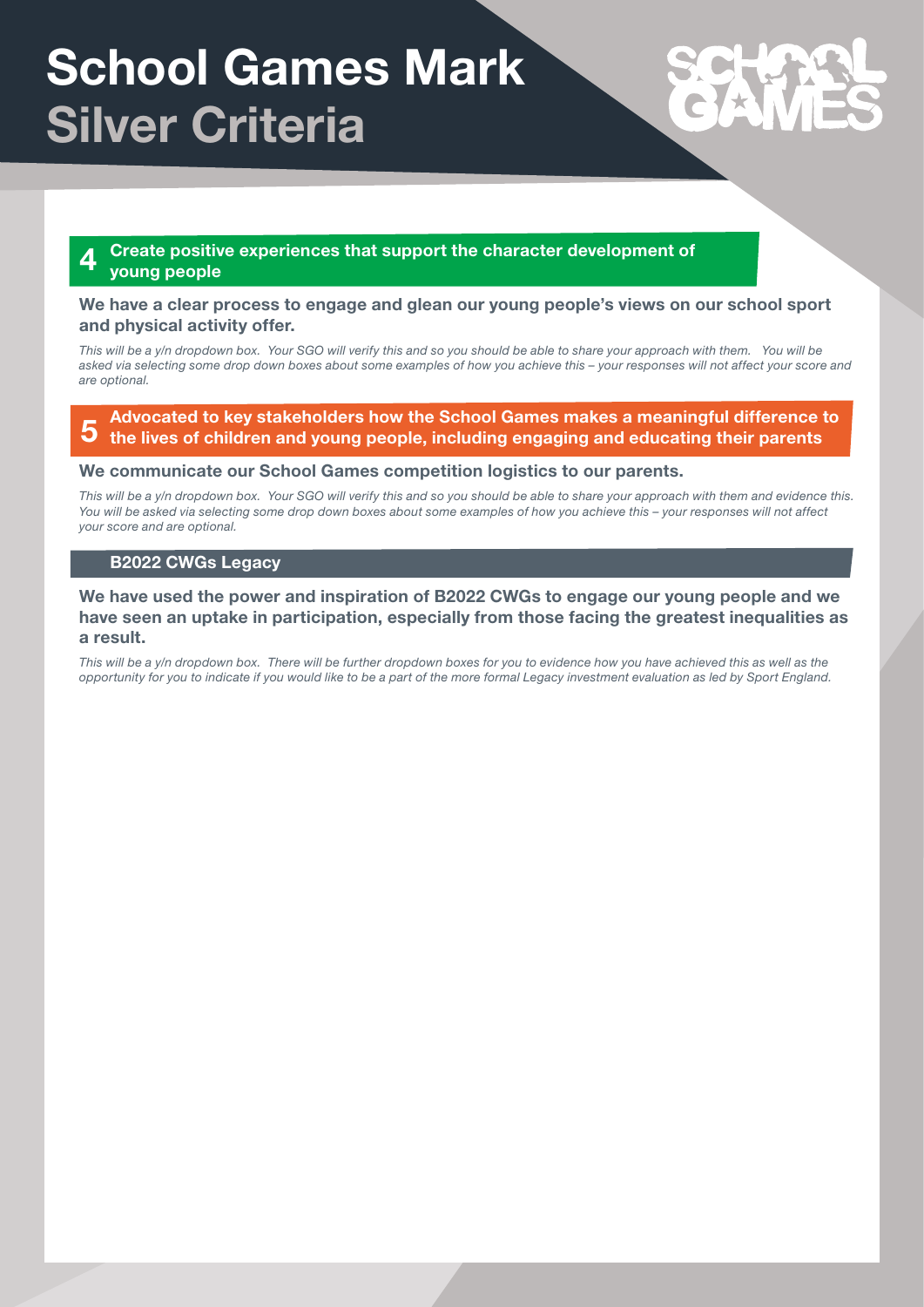# **School Games Mark Gold Criteria**

**1 Maintaining and growing your school's engagement in the School Games and your delivery of 60 active minutes for every child** 

### **You are delivering 30 active minutes for 50% of your school population and are tracking their 30 minutes take up (or not) beyond school.**

*This will be a y/n dropdown box. Your SGO will verify this and so you should be able to evidence how your school is adhering to the Chief Medical Officers recommendations. Tools such as the Active Schools Planner or other such tools would be good evidence as well as timetable overviews etc. This is about your provision over and above your timetabled Physical Education time this is about how you are encouraging your young people to be physically active across the school day and beyond. You will be asked via selecting some drop down boxes about some examples of what you are currently delivering and how you are tracking their engagement beyond school – your responses will not affect your score.*

#### **2 Creating positive experiences to ensure physical activity and competition provision is designed to reflect the motivation, competence and confidence of your young people and has a clear intent**

### **You have identified those young people that would benefit most from your** intra **competition offer and can evidence they are engaged in this.**

*This will be a y/n dropdown box. Your SGO will verify this and so you should be able to evidence your timetable of intra competitions/ events over the year and what the difference is that you are trying to make to the young people through these as well as the uptake and impoct – did you achieve what you set out too? You will be asked via selecting some drop down boxes about some examples of intent examples that you are currently delivering – your responses will not affect your score. We also would like to know what sports/activities you are using to engage your young people, this will be a table where you will tick the relevant options for intra.*

### **We provide opportunities for our young people to practice and prepare ahead of all their inter competition experience and give reflection time afterwards in line with positive experiences research.**

This will be a y/n dropdown box. Your SGO will verify this and so you should be able to evidence your understanding of positive *experiences and how you have put this into practice to ensure that young people aren't just being exposed to competitions/events coldly but that they are adequately prepared and know what to expect so that they can be their best. You will need to evidence these interventions. We also would like to know what sports/activities you are using to engage your young people, this will be a table where you will tick the relevant options for inter.*

#### **3 A clear focus on particular transition points (Yr.3 and Yr.7/8 as well as those in 3 tier systems) and how secondary schools are engaging in the School Games**

### **We understand which young people would benefit from some School Games interventions to aid their transition and have liaised with our SGO about these young people and potential opportunities.**

*This will be a y/n dropdown box. Your SGO will verify this and so you should be able to evidence which groups of young people would/ have benefited most. You will be asked via selecting some drop down boxes about some examples of cohorts of young people that you are currently targeting and the types of interventions that you would like to see or are already engaged in and the difference this has made to the young people – your responses will not affect your score and are optional.*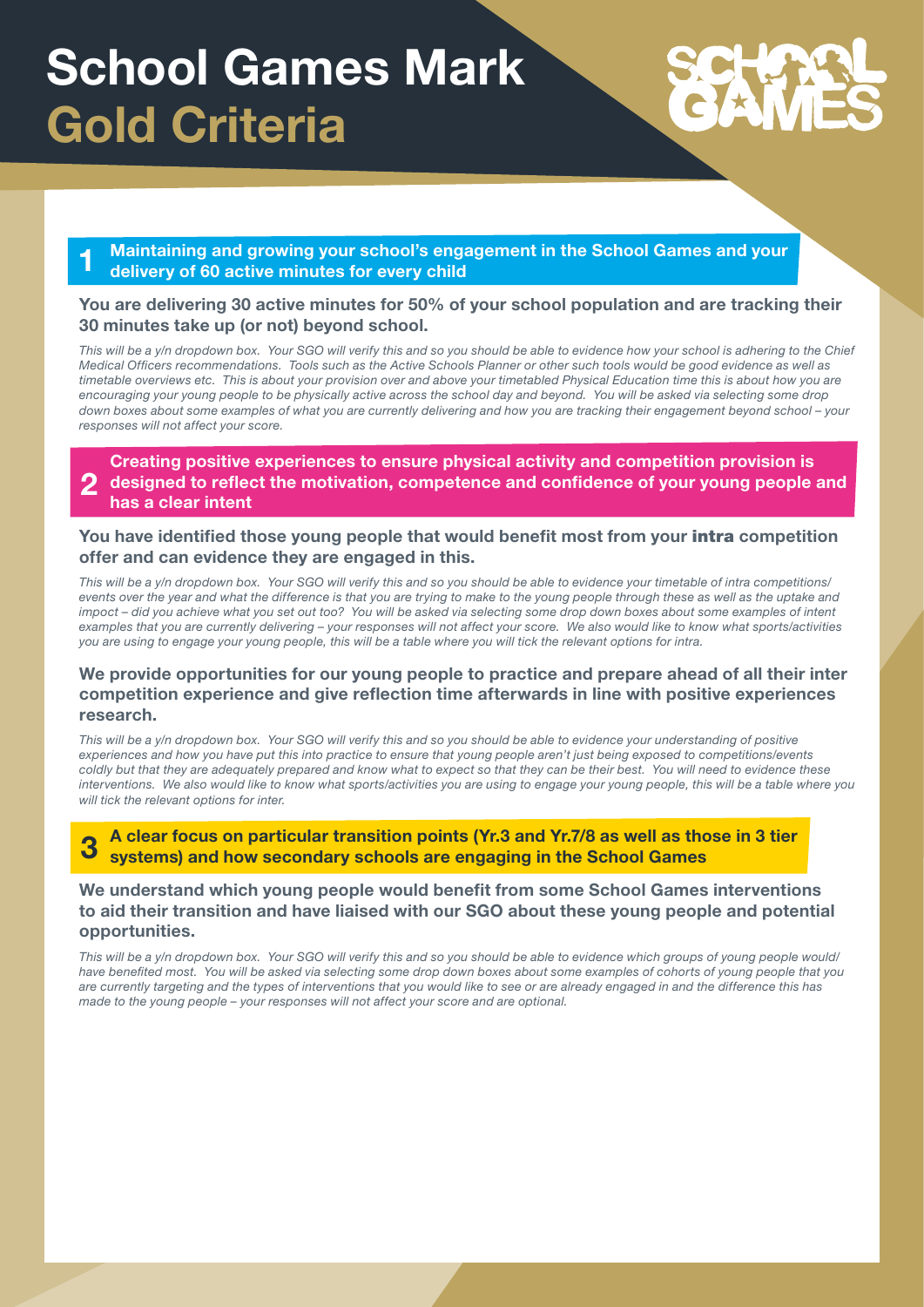# **School Games Mark Gold Criteria**

### **4 Create positive experiences that support the character development of young people**

### **We have a formal structure to engage our young people through Sports Leaders, School Games Crews or Committees and use them to support our offer.**

This will be a y/n dropdown box along with some numbers involved that you will need to input. There will be further drop down boxes to *capture the type of leadership opportunity that you provide and how once engaged and trained these young people are helping you with your delivery of your School Games offer. Your SGO will verify this and so you should be able to share your approach with them. You will be asked via selecting some drop down boxes about some examples of how you achieve this – your responses will not affect your score and are optional.*

#### **5 Advocated to key stakeholders how the School Games makes a meaningful difference to the lives of children and young people, including engaging and educating their parents**

### **We share with our parents our competition intent and ask the same of other external providers engaging with our school.**

*This will be a y/n dropdown box. Your SGO will verify this and so you should be able to share your approach with them and evidence this. You will be asked via selecting some drop down boxes about some examples of how you achieve this and what other providers you are engaging with – your responses will not affect your score and are optional.*

### **B2022 CWGs Legacy**

### **We have used the power and inspiration of B2022 CWGs to engage our young people and parents and we have seen an uptake in participation especially from those facing the greatest inequalities as a result.**

*This will be a y/n dropdown box. There will be further dropdown boxes for you to evidence how you have achieved this as well as the opportunity for you to indicate if you would like to be a part of the more formal Legacy investment evaluation as led by Sport England.*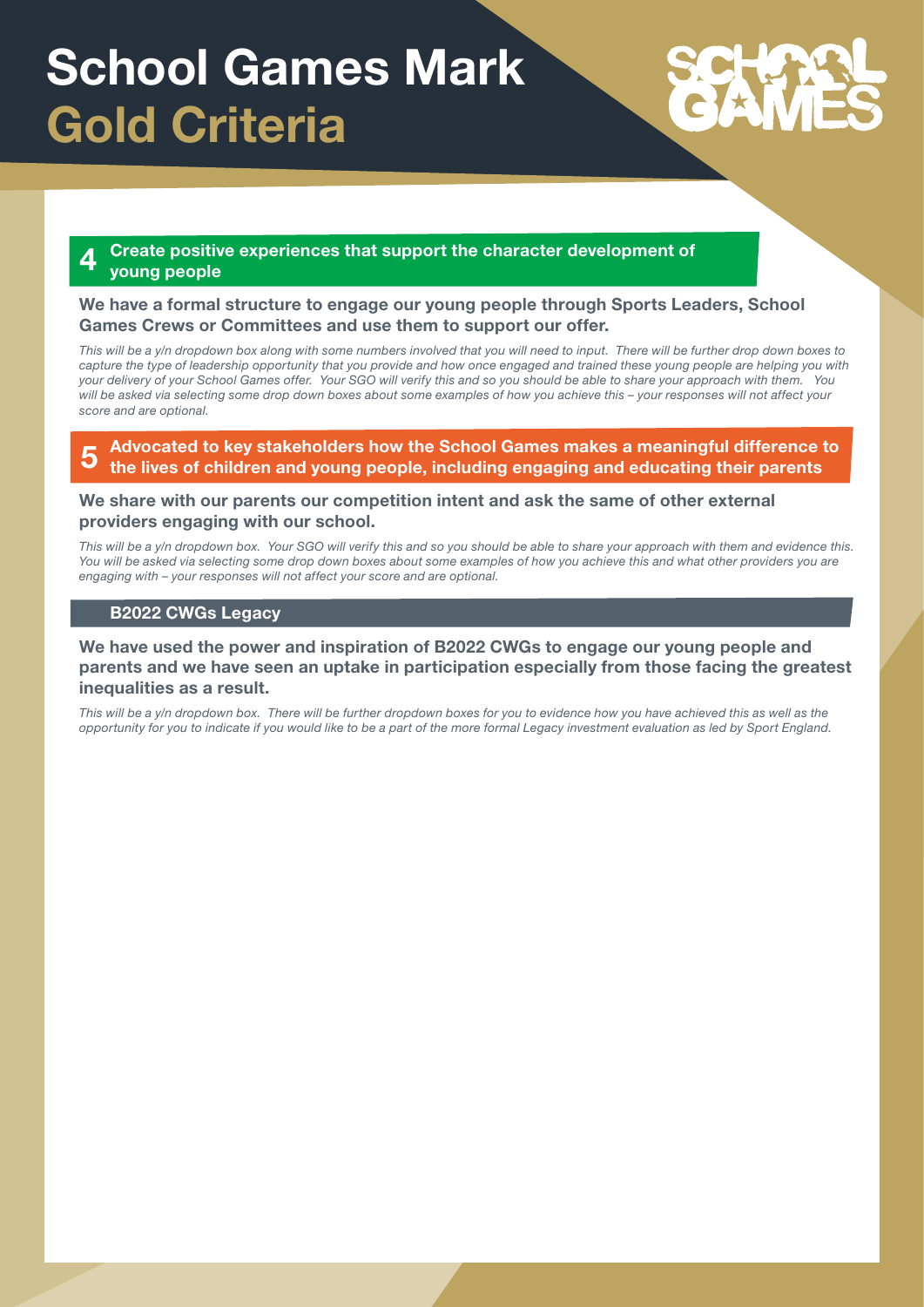# **School Games Mark Platinum**

**Having demonstrated that they have adhered and met the Gold standards and have 4 prior consecutive years of gold awards a school will automatically be eligible to apply for platinum.**

We want to learn and gain some insights into where schools are in their engagement in the evolution of the School Games. We want to understand what it takes to be a fully engaged and committed school to help others on their journey of change. To that end we will look for some narrative from these schools to demonstrate the impact and meaningful difference they are making. In the first instance this will through a case study application, all applications received will also be 'entered' into our newly revamped Reward and Recognition Reward programme where schools will be in with a chance of gaining further recognition nationally.

Schools are asked to select one of the following areas and can submit this in a number of ways for example, some narrative written by a third party, a written case study (template supplied) video case study, through young people etc;

- **Demonstrate how you are engaging those young people that need it the most in the School Games and evidence how you know they are benefiting**
- **Demonstrate how you are a physically literate school and how this positively impacts on your young people**
- **Demonstrate how you are developing and co-creating your offer with your young people**
- **Demonstrate your understanding of young people's motivations and how you build this into your offer**
- **Demonstrate how you have embedded positive experiences of competition into offer and how this has made a difference to your uptake**
- **Demonstrate how have you ensured that you have developed and maintained 60 active minutes across your school.**